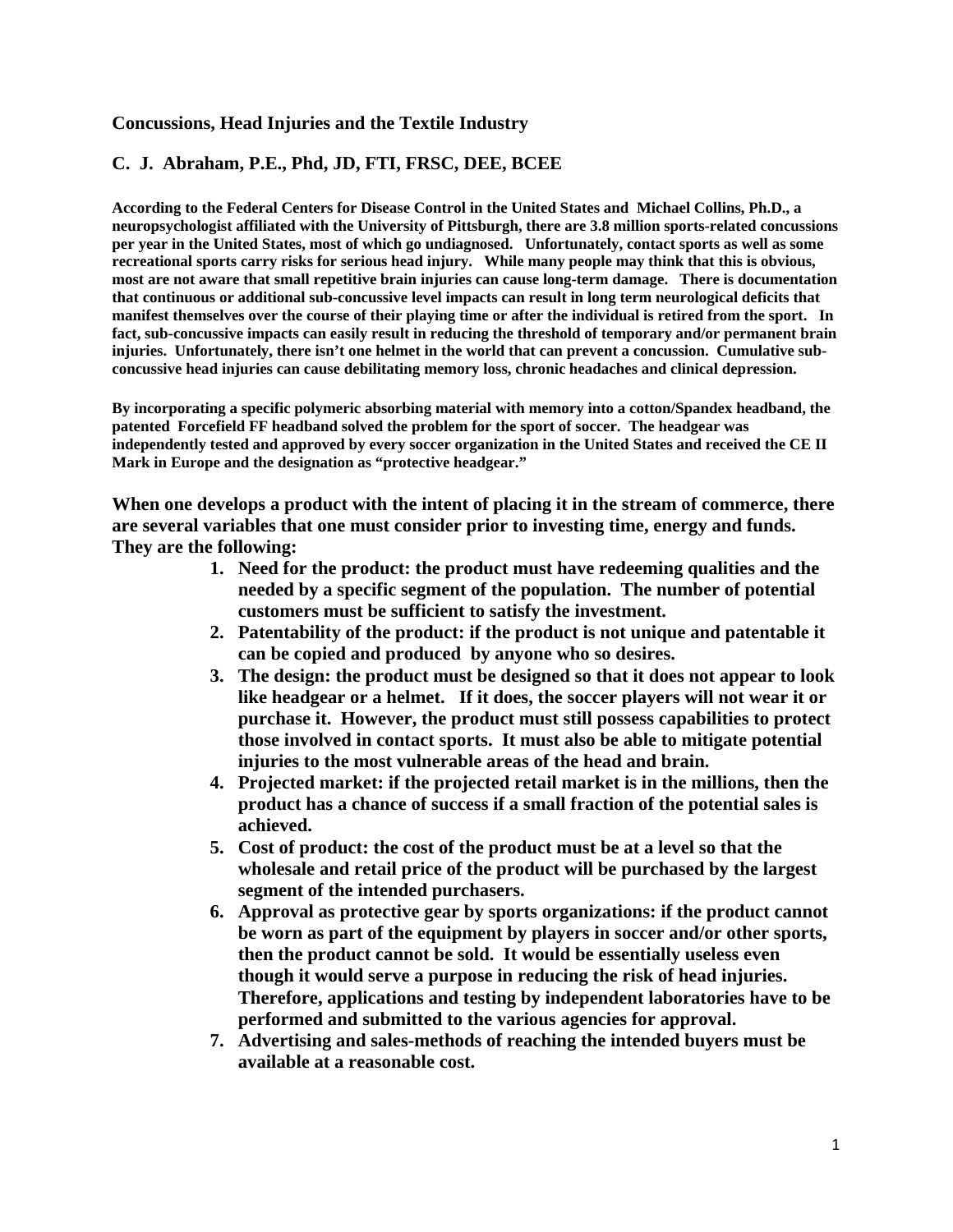## **Need for the Product**

**Unfortunately, contact sports as well as some recreational sports carry risks for serious head injury. While many people think that this is obvious, most are not aware that small repetitive brain injuries can cause long-term damage. There is documentation that continuous or additional sub-concussive level impacts can result in long term neurological deficits that manifest themselves during participation or after the individual is retired from the sport. In fact, sub-concussive impacts can easily result in reducing the threshold of temporary and/or permanent brain injuries.** 

**Contact sports such as football, soccer, ice hockey, lacrosse or mixed martial arts, probably did not exists in the 5th century B.C. nor did motorcycling or bicycling. However, the importance of the brain and its contribution to one's quality of life was appreciated as far back as Hippocrates. Hippocrates documented the fact that the brain is the most important organ in our body. If that is true, why are so many young children, teenagers and adults constantly placing themselves at risk and compromising their quality of life with the possibility of a brain injury whose effects could be temporary, permanent or delayed.** 

**Unfortunately, there isn't one helmet in the world that can prevent concussions. Furthermore, it is common knowledge that one does not have to receive a blow to the brain to experience a concussion nor does an individual have to receive concussive blows above the protected threshold level. The one of the main objective of protective helmets in sports is to reduce and/or eliminate subdural hematomas caused by contact with the helmet itself. The industry has been reasonably successful with respect to that type of injury. However, it is impossible, based upon the technology available and other variables, to entirely eliminate sub-concussive and concussive injuries.** 

**Although still not widely known, it is now accepted by pediatric neurologists that children, especially infants and those to the age of seven, have substantially higher vulnerability to neurological trauma than adults. Some of the long-term effects do not manifest themselves until the child reaches adulthood (Jeanette). Dr. Cynthia L. Bealieu recently published findings showing that children who sustained injuries in the first five to six years exhibited less recovery and a greater impairment to intellectual skills as compared with children between six and sixteen. The age at which the injury was received and its severity dictates the rate and extent of recovering from deficits in language, memory, attention, and academic and decision-making skills (Beaulieu).** 

**Italian researchers have suggested that soccer players are six times more likely to develop motor neuronal disease (MND) than the general population. The illness is incurable. British neurologists have connected illnesses such is MND, Parkinson's and Alzheimer's to repeated brain trauma even without receiving a concussion. Heading the ball, impacting of heads, or an elbow into the temple of the soccer player can be the precursor to the ultimate neurological problem. In fact, in 1974, the Sunday Times in Britain reported coroners' findings relating to deaths that were directly caused by heading in soccer. It is only through well-directed epidemiological studies that the accumulated data from the past can now be accurately analyzed. In spite of these older reports, players still refuse to protect themselves.**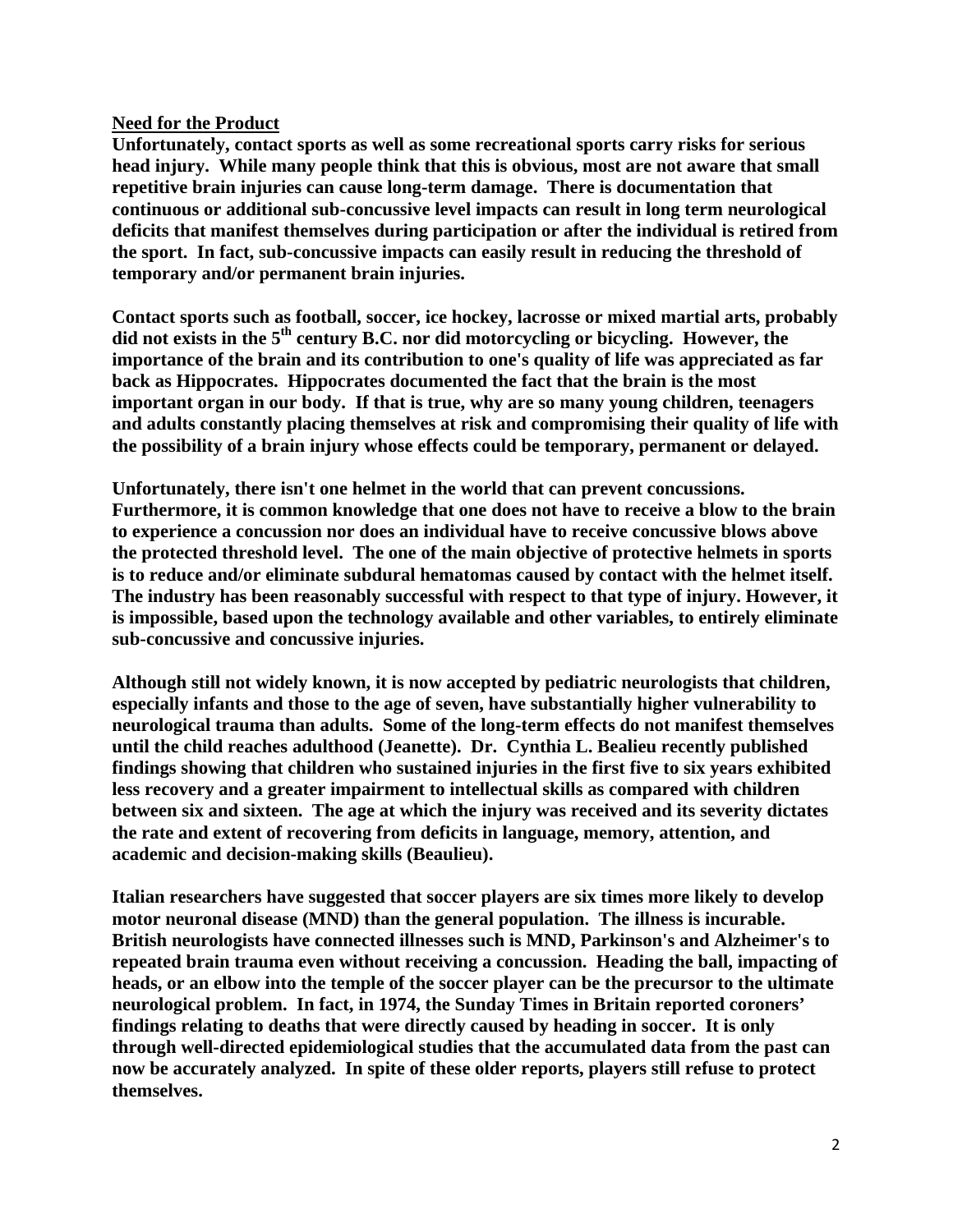**A London neurologist, Professor Andrew Lees, studied the case of Ray Kennedy who developed Parkinson's disease soon after helping Liverpool win three European cups. He concluded that Kennedy's illness could have been detected 14 years before he was diagnosed at the age of 35. It is also known that Jeff Astle died at the age of 59 from brain injuries caused by repeated hitting soccer balls in his 20-year career.** 

**Ballistic engineers at the University of Glasgow demonstrated that a soccer ball can approach a speed of 80 miles per hour prior to impacting with one's head. It should also be noted that Billy MacPhail, a player with the Glasgow Celtics in the 1950s was disabled with pre-senile dementia and died in 2003. Other soccer players of note who were impaired was Jimmy Johnstone who was diagnosed with ALS in 2002; former England manager Don Ravie with ALS; Derby's Rob Hindmarch with ALS and Middlebrough's Willie Maddren with ALS.** 

**In 1992, a Norwegian study found that 35% of active soccer players in that country had abnormal brain scans, and another study in that country of retired players found that onethird of them had brain atrophy and a shrinking of brain tissue that resulted in behavioral and congenital problems. The study concluded that the damage was directly related to sub-concussive repeated hitting. Although young children and teenagers do not experience the extreme force of the ball of professionals, their skulls have not matured and are constantly at risk.** 

**There is no method of reducing the risk of head injuries when a player is hit in other parts of his/her body and not the head. The percentage of head injuries that relate directly to head impacts, relative to impacts to other parts of the body that also result in head trauma, cannot be reduced with any type of protective equipment.** 

**Year-round, sports are the leading cause of injuries in the 11-to-18 population. The United States Center for Disease Control and Prevention estimates that one-half of the one million plus sports injuries seen among young children each year could be avoided with proper education and the use of protective equipment. The assumption here is that injuries reported do not involve organized contact sports.** 

**Dr. Kevin Guskiewicz, director of The Sports Medicine Research Laboratory at the University of North Carolina at Chapel Hill, has stated, "While many parents and athletes think that concussions rarely occur in sports such as lacrosse, soccer, softball and baseball, recent data suggest that concussions occur more frequently in these sports than previously thought."** 

**In the United States, soccer is second to football in the incidences of concussions in children playing sports. Data is mounting on the long-term effects on the brain. Medical literature discusses significant risks of permanent brain injury in serious soccer players. It has been demonstrated that there is a high incidence of concussions among youth soccer players and the American Academy of Pediatrics classified soccer as a "contact/collision sport."**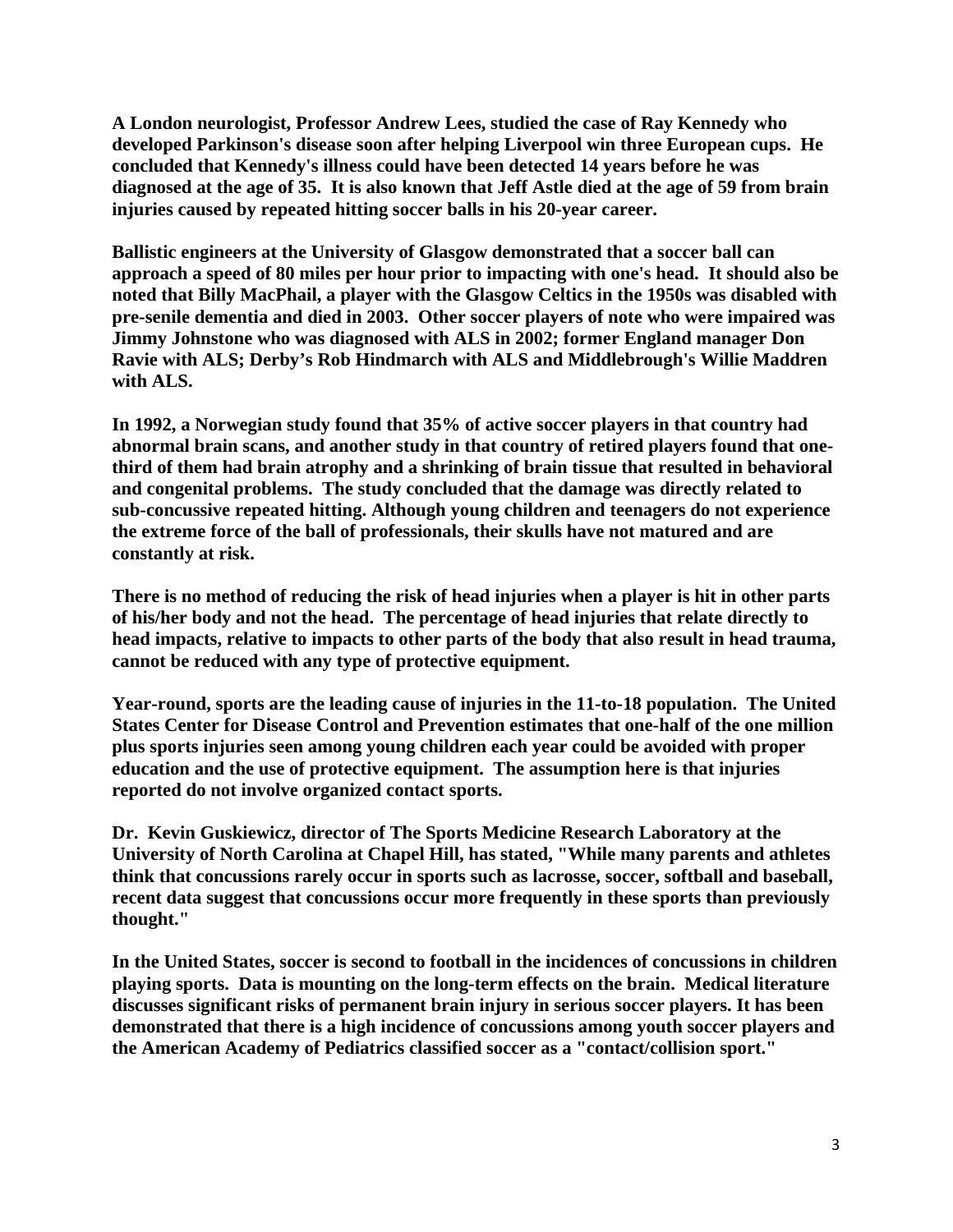**Research at McGill University has shown that over the course of one year, approximately 2/3 of University soccer players will have symptoms of a concussion after being hit in the head playing soccer. It is not only researchers who know that concussions in soccer are a real problem. Even the US government has realized there is a problem. The United States Consumer Product Safety Commission (CPSC), a government organization, collects data from selected hospital emergency departments from across the entire U.S. in an effort to estimate the total number of injuries occurring during specific activities and/or injuries occurring with specific products. The CPSC uses the National Electronic Injury Surveillance System (NEISS) figures based on a sample of participating U. S. hospital emergency departments rather than a consensus of all US hospital emergency departments. It is estimated that there are approximately 3.8 million concussions resulting from participation in sports and recreational activities in the United States alone.** 

**A recent estimate of the number of registered soccer players was approximately 260,000,000. Soccer is the most popular sport in the world. It would seem obvious that if a product could be designed to reduce the risk of head and brain injuries to young children and adults, it would serve a desirable purpose and have redeeming qualities.** 

### **Patentability of the Product**

**Based on the foreseeable use of the proposed product, one has to apply his/her background in textiles, polymers, manufacturing and costs to designing a product to be used in the sport of soccer and for other recreational activities. The first thing that has to be completed after the concept is conceived is to perform an extensive patent search to determine if the product is unique and patentable.** 

**A search of the headband was performed going all the way back to 1895 and up to 2003. Initially, the search indicated that the proposed design was unique and had a chance of being patented. The first United States patent was applied for in August 22, 2002 and the patent was eventually issued on January 13, 2004 (US 6, 675, 395).** 

#### **Designing the Headband/Headgear**

**The product was described as a sweatband designed to be worn on the head of the user engaged in activities such as soccer. In the preferred mode, the device comprises a horizontal sweatband portion, much like a typical headband. The sweatband also contains inserts for the purpose of protecting the user. The inserts are polymeric and function to absorb and dissipate impact forces with which the head may come in contact. Most importantly, the inserts are strategically placed within the sweatband in such areas most vulnerable to concussion or injury upon impact. The product is able to absorb and dissipate perspiration and is lightweight. An additional patent was issued (US 6, 978, 487, June 26 2007). This patent clarified the method by which the design allowed for breathing through the headband and allowed the perspiration to be dissipated.** 

**The headgear looked and behaved like an ordinary sweatband. It absorbed and dissipated perspiration but, more importantly, was able to absorb and dissipate a significant amount of impact forces to both children and adults. In addition, its appearance conformed to the outfits or uniforms of the players.**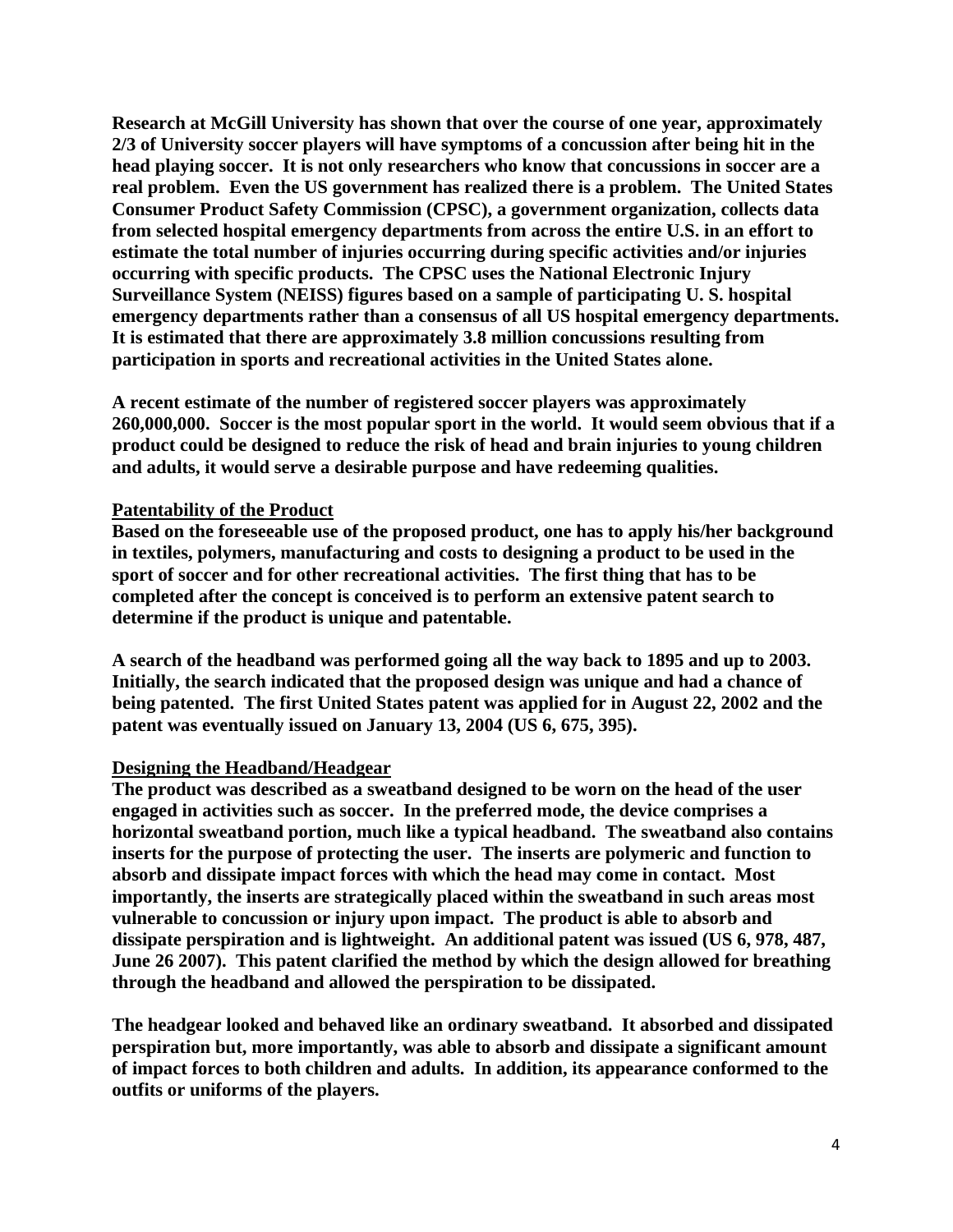**Although the subject of concussions is extremely important in all contact sports, there is a continual denial by participants in the sport of soccer that heading the ball affects the brain. In spite of numerous newspaper and medical reports about star players from the past and present documenting that continuous sub-concussive impacts can result in long term neurological deficits, soccer players continue to have an attitude that nothing can happen to them.** 

**Therefore, it was important to design a product that would not look like a helmet but still be able to significantly reduce the severity of impact to the brain. The Forcefield FF headband was the solution to the problem. It looked just like a headband and had all of the components of a sweatband, in addition to the capability of absorbing and dissipating impact forces in the sport of soccer in every aspect of the game.** 

# **Choice of Textile and Polymeric Materials**

**When one creates protective headgear is important to evaluate the potential materials that are required to put the product together with reference to all of its foreseeable uses and misuses. The headband/headgear will be exposed to all types of weather. It will also be exposed to UV rays, abrasion, constant perspiration and impacts with a soccer ball, player's bodies, the ground and goalpost.** 

**There were a variety of sweatbands in the stream of commerce that were composed of cotton and Spandex and were holding up well for the limited purpose as a sweatband. The next step was to determine what polymer should be used in conjunction with the headband that would be able to absorb and dissipate a significant amount of impact force and have little or no affect on the playing of the game of soccer. The polymer had to have excellent memory so that it could return to the original configuration rapidly and would be able to duplicate its reaction to repeated impacts indefinitely. In addition, the polymer had to withstand the same exposure as the headband itself.** 

#### **Testing of Prototypes**

**Testing of a large number of prototypes was performed using the extensive experience of the author. He tested every type of protective headgear manufactured for every contact and noncontact sport over a forty year period. Rather than use the low impact force approved for soccer headgear, Dr. Abraham used the drop test used to test ice hockey helmets, ASTM F1045. The results documented that the absorption and dissipation of forces passed the shock absorption test for ice hockey helmets. In this case however, the Forcefield FF headband did not have a hard polycarbonate cover. It looked just like a regular sweatband. The test results are posted on www.forcefieldheadbands.com.** 

**The original testing was verified when the Forcefield FF headband received the CE II Mark in Europe after six months of testing. Independent tests performed at McGill University documented that young children would experience up to 83% reduction in impact forces when a soccer ball came in contact with their heads. Additional testing at Intertek Laboratories in Cortland, New York further documented those results using impact tests required for ice hockey helmets. Additional tests involved UV exposure,**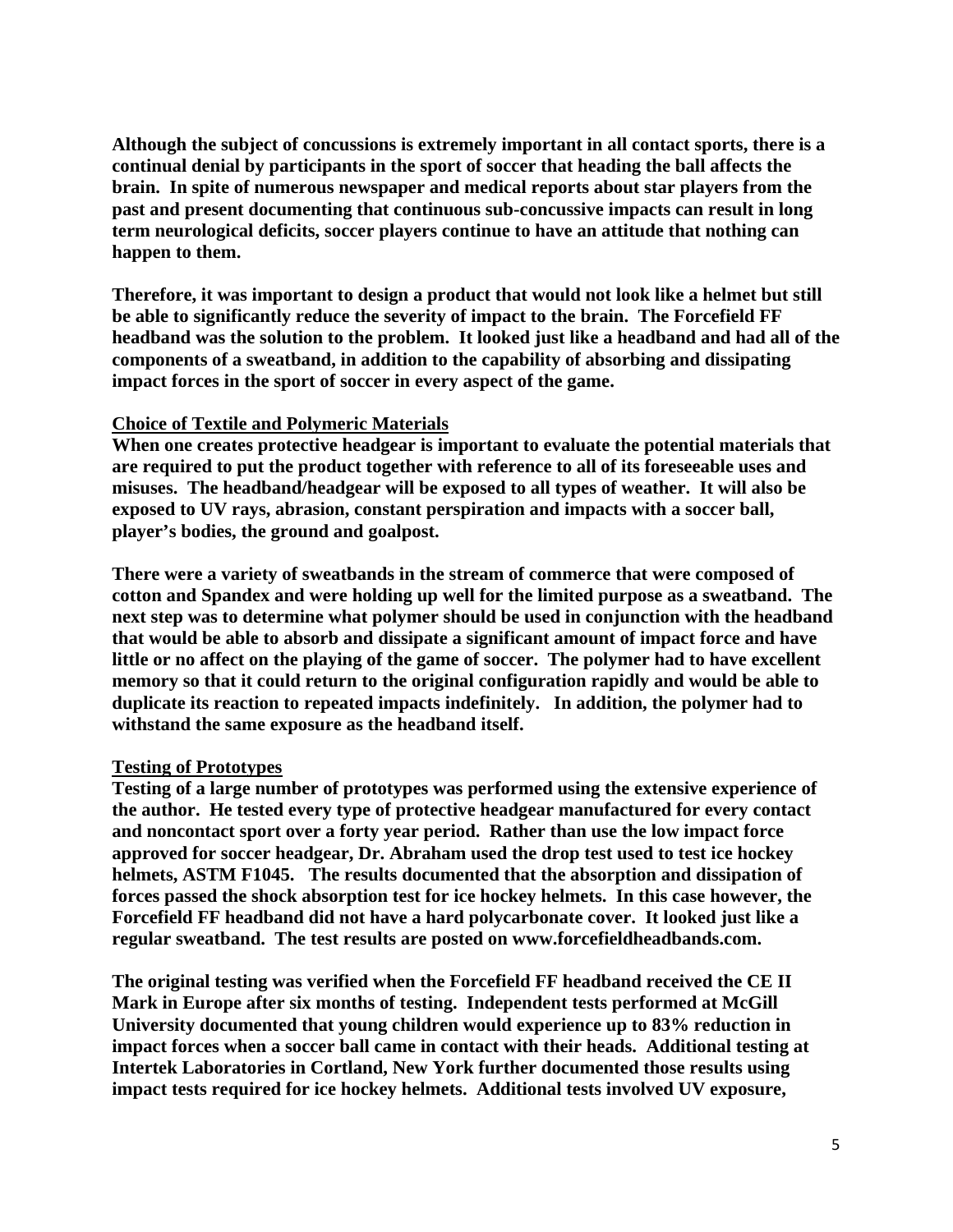**testing at low and elevated temperatures as well as exposure to moisture and its effect on the absorption and dissipation of impact forces. In comparison, a regular sweatband does not absorb and dissipate impact forces.** 

## **Designing the Packaging of the Forcefield FF Headband/Headgear**

**The product was designed and packaged meeting two objectives: selling the product on the Internet and wholesaling the product to the retail market such as chain stores carrying sports equipment and sports stores.** 

**In order to mail the product, it and must be designed so that the packaging conforms to the size and shape of the headband and must also fit into the headband display area in stores. The packaging must also be small enough so that it can be mailed. The printing on the packaging must meet the requirements for retail sales as well as the legal requirements. The legal requirements involve the warnings and instructions and the claims. The final packaging is shown on the Forcefield FF web site: www.forcefieldheadbands.com** 

# **Selling the Product**

**It is very difficult to sell products of any type without significant backing. However, one runs the risk of not knowing what the working relationship with any potential investor will be and whether the original owners will be in control in the future. In many instances, investors usually wind up with the company and take what they can as quickly as possible.** 

**It would seem obvious that showing the product at various trade shows might be the first effort one would make in attempting to find distributors and retail sales. The cost for booths and the effort and time involved was not beneficial even though several hundred headbands were sold at each show. The chain stores require delivery of your product without payment for 60 to 90 days. However, one is lucky to receive payment in this economy within the year. This is not a healthy approach for a small company with limited funds. For example, a major sports store sent in a second large order when they hadn't paid for the initial small trial order.** 

 **A web site was created and selling directly to the public was started through Google and other search engines. This was moderately successful. Increased sales were immediately realized once the company advertised on Facebook. In addition, a number of inquiries came from distributors in Europe, the Caribbean, Canada and South America. Even a number of small sports stores made inquiry.** 

**The largest offer came from representatives who dealt with every major sport store in the United States. They needed a large warehouse and a full staff to coordinate the distribution throughout the United States. Unless there is a backing of several million dollars, their offer to sell the product could not be met by a small company. In addition, there was no guarantee of payment within 30 or 60 days based upon prior experience with a major chain. The other alternative is to request that the major chain pay for at least half of the order up front and the rest within a certain period of time. That is not the usual protocol followed by major chains.**